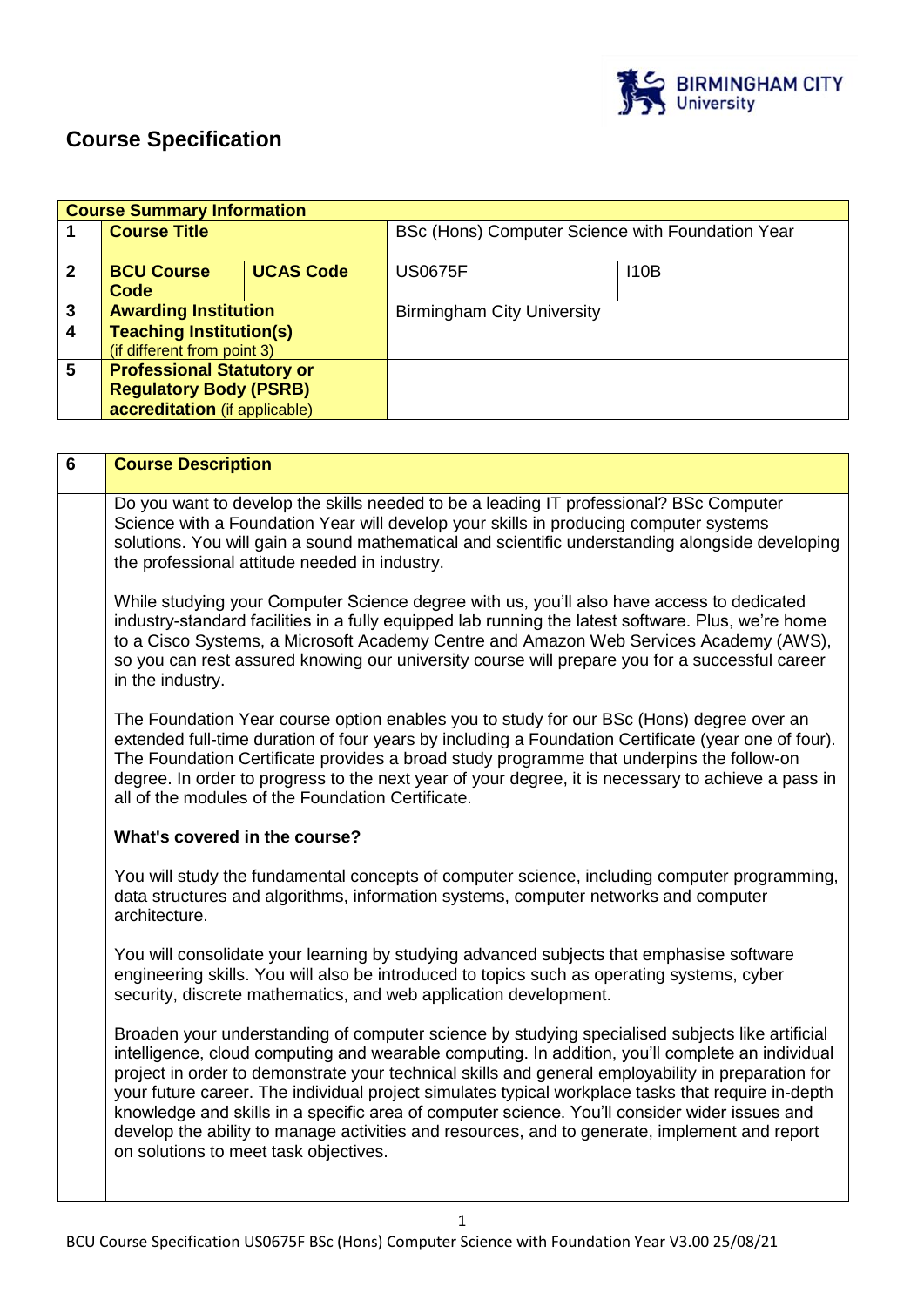

Throughout your studies, you'll be supported by our expert teaching staff, all of whom have a wide range of research and industrial experience in areas such as computer security and software engineering, which they use to enhance the curriculum.

Thanks to our strong partnerships with the Linux Professional Institute (LPI) and the Oracle Academy, you'll have enviable access to leading industry knowledge. This is complemented by the Cisco Systems and Microsoft Academy Centre, both of which are based here.

This course has been carefully designed to provide you with a comprehensive academic background that combines the professional skills that will set you apart from your peers.

You'll be based at Millennium Point building at our City Centre Campus, where you'll have at your fingertips an array of professional-standard facilities with which to develop your key practical skills and consolidate your academic learning.

|    | <b>Course Awards</b>                                   |              |                                  |
|----|--------------------------------------------------------|--------------|----------------------------------|
| 7a | <b>Name of Final Award</b>                             | <b>Level</b> | <b>Credits</b><br><b>Awarded</b> |
|    | Bachelor of Science with Honours Computer Science      | 6            | 480                              |
|    | Bachelor of Science with Honours Computer Science with | 6            | 600                              |
|    | <b>Professional Placement Year</b>                     |              |                                  |
| 7b | <b>Exit Awards and Credits Awarded</b>                 |              |                                  |
|    | <b>Foundation Certificate Computing</b>                | 3            | 120                              |
|    | Certificate of Higher Education Computer Science       |              | 240                              |
|    | Diploma of Higher Education Computer Science           | 5            | 360                              |
|    | <b>Bachelor of Science Computer Science</b>            | 6            | 420                              |

| <b>Derogation from the University Regulations</b> |
|---------------------------------------------------|
| Not applicable.                                   |

| 9                     | <b>Delivery Patterns</b> |                             |                          |                 |
|-----------------------|--------------------------|-----------------------------|--------------------------|-----------------|
|                       | <b>Mode(s) of Study</b>  | <b>Location(s) of Study</b> | <b>Duration of Study</b> | Code(s)         |
| Full Time             |                          | <b>City Centre</b>          | 4 vears                  | <b>US0675F</b>  |
| With Professional     |                          | <b>City Centre</b>          | 5 years                  | <b>US0675FS</b> |
| <b>Placement Year</b> |                          |                             |                          |                 |

## **10 Entry Requirements**

The admission requirements for this course are stated on the programme page of the BCU website at <https://www.bcu.ac.uk/> or may be found by searching for the programme entry profile located on the UCAS website.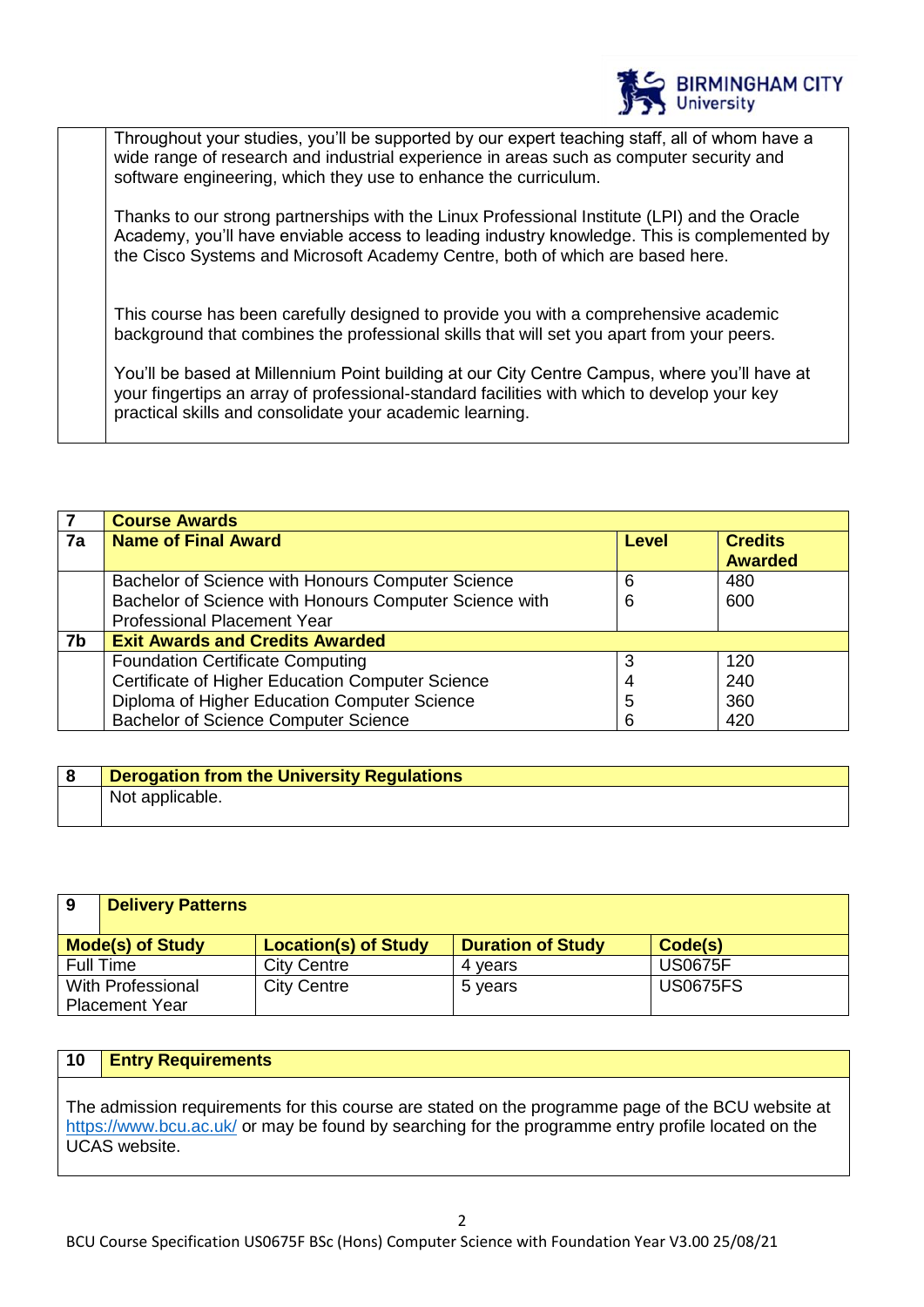

| $\overline{11}$         | <b>Course Learning Outcomes</b>                                                                                                                                    |
|-------------------------|--------------------------------------------------------------------------------------------------------------------------------------------------------------------|
|                         | Knowledge & Understanding                                                                                                                                          |
|                         |                                                                                                                                                                    |
| $\mathbf{1}$            | Demonstrate knowledge and understanding of essential facts, concepts, theories and principles of                                                                   |
|                         | computer technology.                                                                                                                                               |
| $\mathbf{2}$            | Knowledge and understanding of contemporary tools and technologies to produce solutions                                                                            |
|                         | relevant to the domain of computer science to meet a set of agreed requirements.                                                                                   |
| $\mathbf{3}$            | Understand the roles and responsibilities of a professional working within the computing profession.                                                               |
| $\overline{\mathbf{4}}$ | Appreciate the social, environmental, ethical, economic and commercial considerations that impact                                                                  |
|                         | on the processes of computer systems.                                                                                                                              |
|                         | <b>Cognitive &amp; Intellectual Skills</b>                                                                                                                         |
|                         |                                                                                                                                                                    |
| $\overline{\mathbf{5}}$ | Apply the modelling and design of computer-based systems for the purposes of comprehension,                                                                        |
| 6                       | communication, prediction and the understanding of trade-offs.<br>Specify the requirements and practical constraints of computer-based systems (including computer |
|                         | systems, information systems, and distributed systems) considering a wide range of aspects                                                                         |
|                         | including commercial, economic, legal, ethical and social issues.                                                                                                  |
| $\overline{7}$          | Recognise and analyse criteria and specifications appropriate to specific problems, and plan                                                                       |
|                         | strategies for their solution.                                                                                                                                     |
| 8                       | Analyse the extent to which a computer-based system meets the criteria defined for its current use                                                                 |
|                         | and future development.                                                                                                                                            |
| $\mathbf{9}$            | Evaluate systems in terms of general quality attributes and possible trade-offs presented within the                                                               |
|                         | given problem the ability to recognise any risks or safety aspects that may be involved in the                                                                     |
|                         | operation of computing equipment within a given context.                                                                                                           |
|                         | <b>Practical &amp; Professional Skills</b>                                                                                                                         |
|                         |                                                                                                                                                                    |
| 10                      | Specify, design and construct computer-based systems.                                                                                                              |
| 11                      | Deploy effectively the tools, theories and methodologies used for the construction, design and                                                                     |
|                         | implementation and documentation of computer applications, with particular emphasis on                                                                             |
|                         | understanding the whole process involved in the effective deployment of computers to solve                                                                         |
|                         | practical problems.                                                                                                                                                |
| 12                      | Work as a member of a development team, recognising the different roles within a team and                                                                          |
| 13                      | different ways of organising teams.<br>Operate computing equipment effectively, taking into account its logical and physical properties.                           |
|                         | <b>Key Transferable Skills</b>                                                                                                                                     |
|                         |                                                                                                                                                                    |
| 14                      | Structure and communicate ideas effectively, both orally and in writing to broad range of audience                                                                 |
|                         | including specialist and no specialist audiences.                                                                                                                  |
| 15                      | Manage learning and self-development, including time management and the development of                                                                             |
|                         | organisational skills.                                                                                                                                             |
| 16                      | Apply numeracy in both understanding and presenting cases involving a quantitative dimension.                                                                      |
| 17                      | Show awareness of the rapid rate of change in the IT industry and the need for practitioners                                                                       |
|                         | continually to update their skills and knowledge.                                                                                                                  |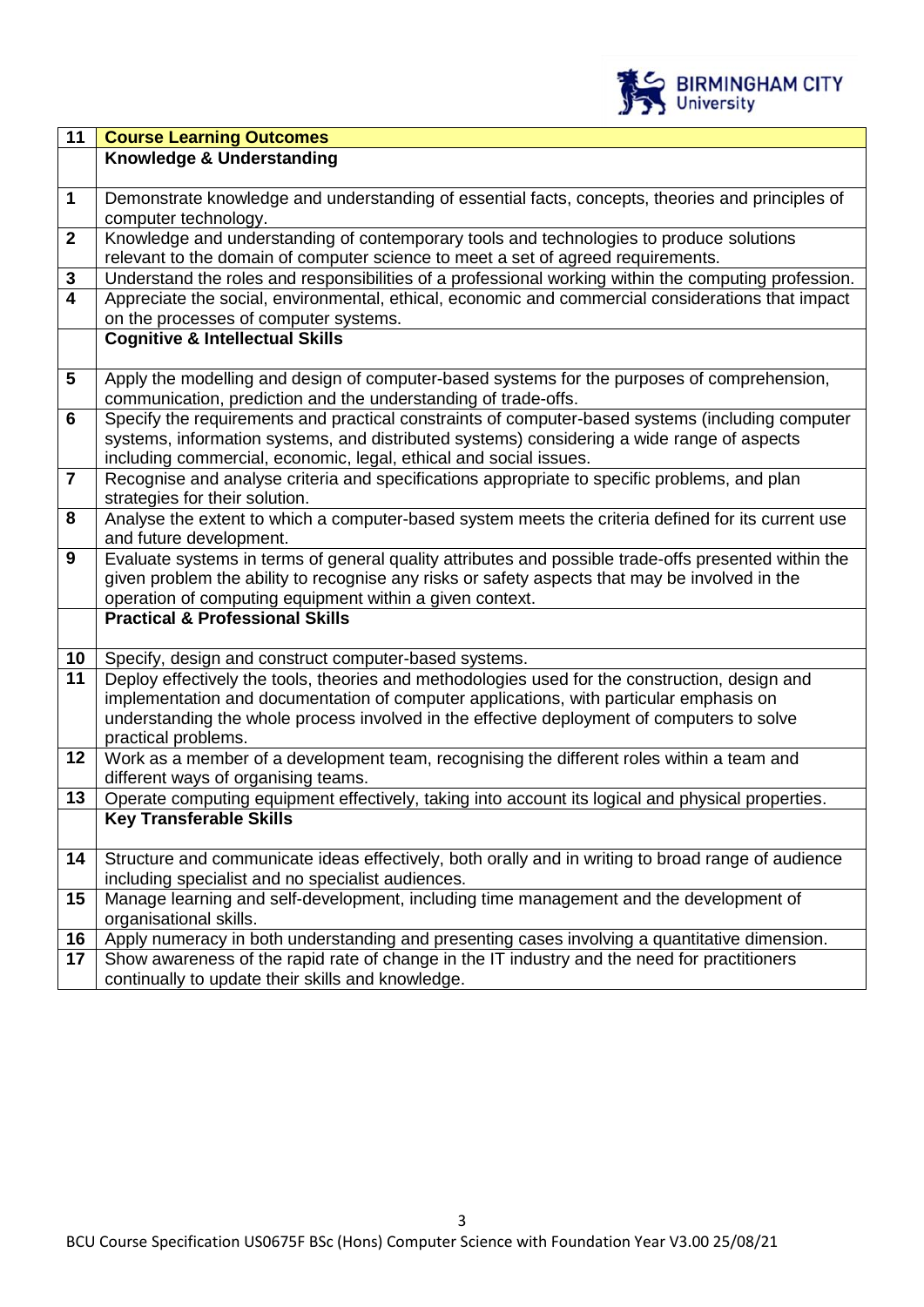

## **12 Course Requirements**

#### **12a Level 3:**

*In order to complete this programme a student must successfully complete all the following CORE modules (totalling 120 credits):*

| <b>Module Code</b>      | <b>Module Name</b>                        | <b>Credit Value</b> |
|-------------------------|-------------------------------------------|---------------------|
| $\sim$ CMP3010          | <b>Fundamental Mathematics</b>            | 20                  |
| <b>BNV3001</b>          | <b>Academic and Personal Study Skills</b> | 20                  |
| <b>CMP3012</b>          | <b>Web Application Design</b>             | 20                  |
| $\sqrt{\text{CMP}}3013$ | Audio / Video Fundamentals                | 20                  |
| <b>BNV3002</b>          | <b>Independent Practice</b>               | 20                  |
| <b>CMP3009</b>          | <b>Foundations of Programming</b>         | 20                  |

#### **Level 4:**

*In order to complete this programme a student must successfully complete all the following CORE modules (totalling 120 credits):*

| <b>Module Code</b> | <b>Module Name</b>                    | <b>Credit Value</b> |
|--------------------|---------------------------------------|---------------------|
| <b>CMP4266</b>     | <b>Computer Programming</b>           | <b>20</b>           |
| <b>CMP4267</b>     | <b>Computer Systems</b>               | <b>20</b>           |
| <b>DIG4166</b>     | <b>Website Design and Development</b> | 20                  |
| <b>CMP4272</b>     | Data Structures and Algorithms        | <b>20</b>           |
| <b>CMP4269</b>     | <b>Network Fundamentals</b>           | 20                  |
| <b>CMP4285</b>     | <b>Innovation Project</b>             | 20                  |

# **Level 5:**

*In order to complete this programme a student must successfully complete all the following CORE modules (totalling 120 credits):*

| <b>Module Code</b> | <b>Module Name</b>                          | <b>Credit Value</b> |
|--------------------|---------------------------------------------|---------------------|
| <b>CMP5332</b>     | <b>Object Oriented Programming</b>          | 20                  |
| <b>CMP5333</b>     | <b>Operating Systems</b>                    | 20                  |
| <b>CMP5344</b>     | <b>Discrete Mathematics and Declarative</b> | 20                  |
|                    | Programming                                 |                     |
| <b>DIG5127</b>     | Database & Web Application Development      | 20                  |
| <b>CMP5329</b>     | <b>Cyber Security</b>                       | 20                  |
| <b>CMP5354</b>     | <b>Software Design</b>                      | 20                  |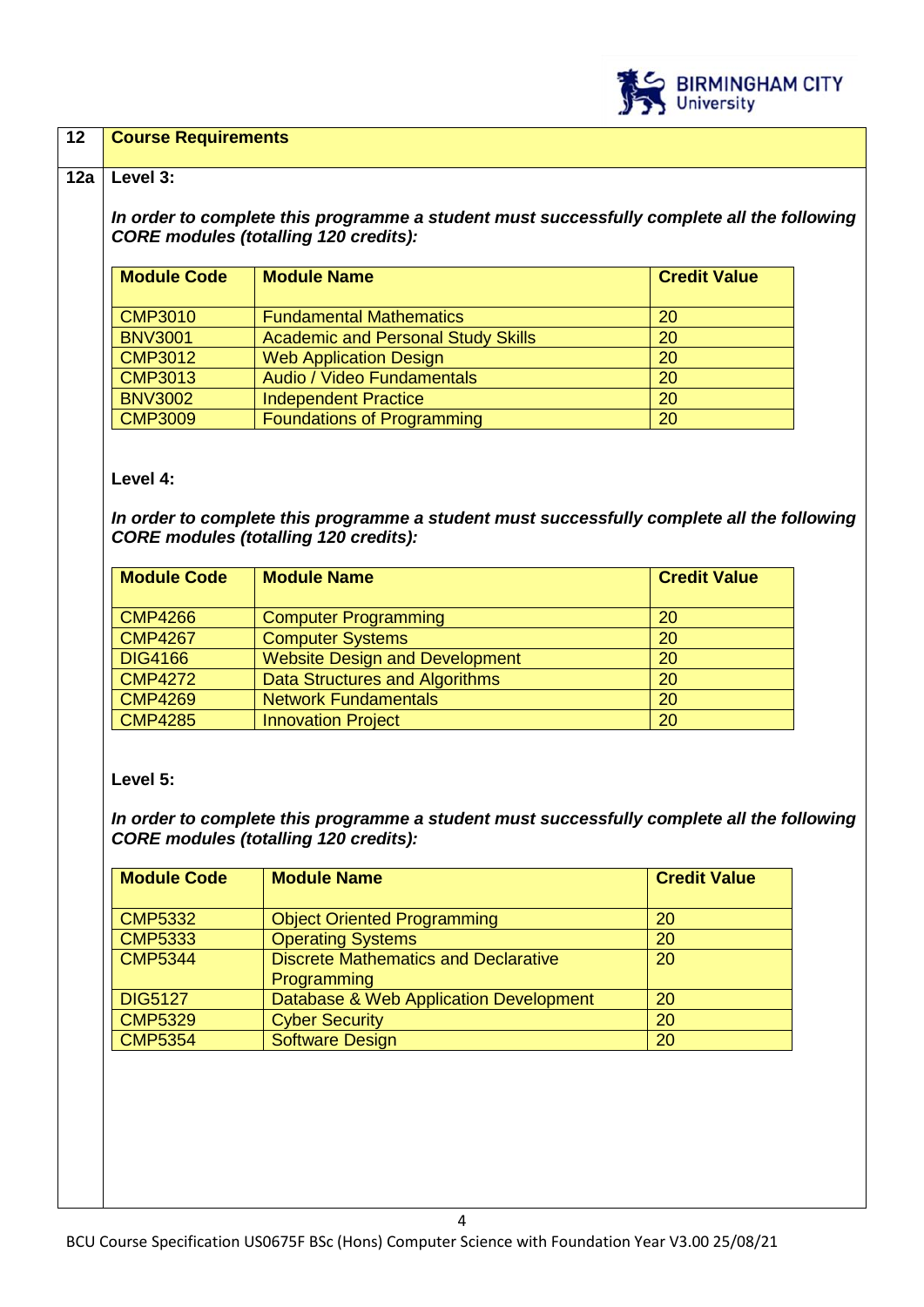

# **Professional Placement Year (optional)**

*In order to qualify for the award of Bachelor of Science with Honours Computer Science with Foundation Year and Professional Placement Year, a student must successfully complete all of the modules listed as well as the following Level 5 module:*

| <b>Module Code</b> | <b>Module Name</b>            | <b>Credit Value</b> |
|--------------------|-------------------------------|---------------------|
| <b>PPY5004</b>     | <b>Professional Placement</b> | 120                 |

## **Level 6:**

*In order to complete this programme a student must successfully complete all the following CORE modules (totalling 120 credits):*

| <b>Module Code</b> | <b>Module Name</b>                           | <b>Credit Value</b> |
|--------------------|----------------------------------------------|---------------------|
| <b>CMP6200</b>     | <b>Individual Honours Project</b>            | 40                  |
| <b>CMP6214</b>     | <b>User Experience Design</b>                | 20                  |
| <b>CMP6210</b>     | <b>Cloud Computing</b>                       | 20                  |
| <b>CMP6213</b>     | Mobile and Wearable Application Development  | 20                  |
| <b>CMP6202</b>     | Artificial Intelligence and Machine Learning | 20                  |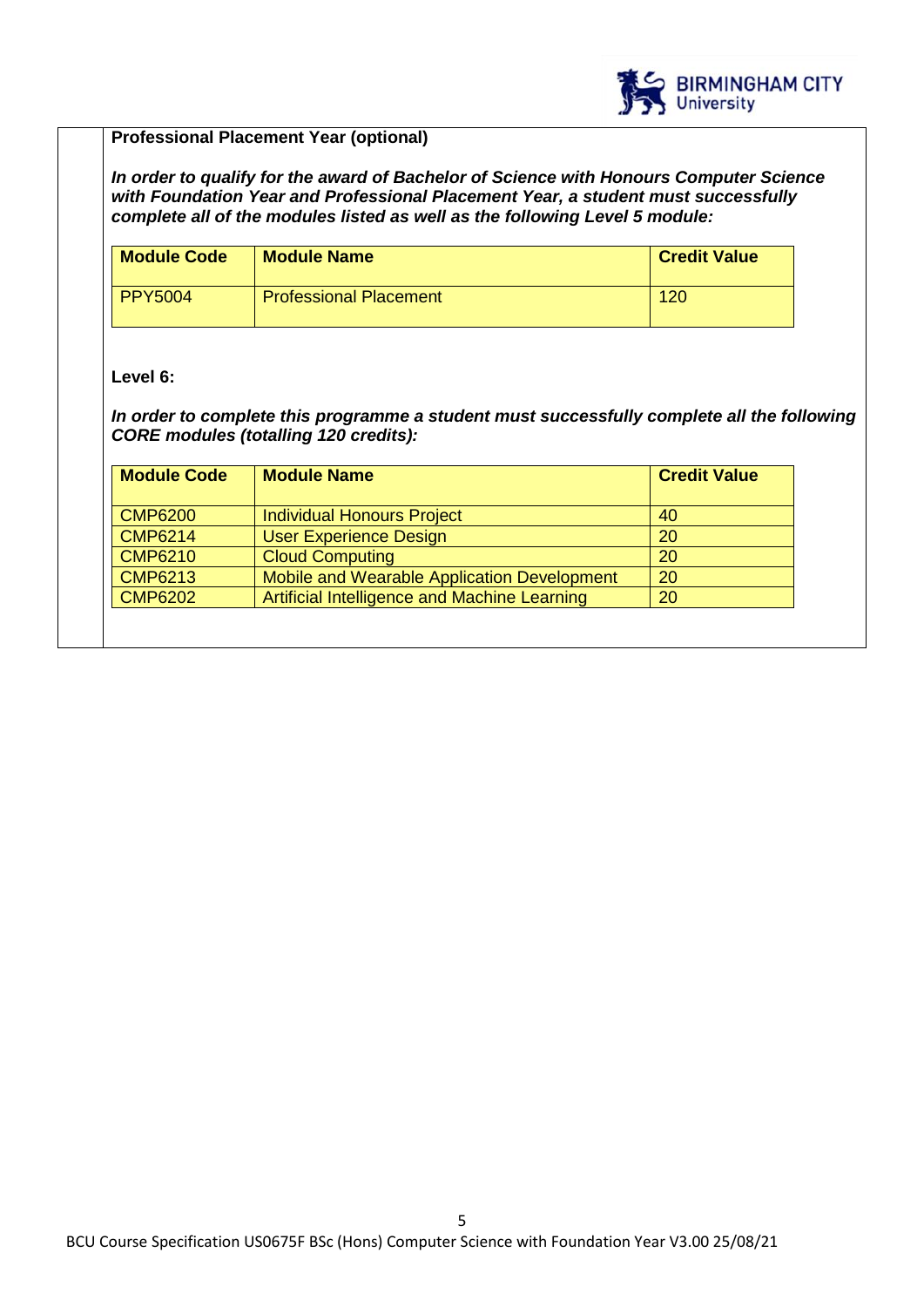

# **12b Structure Diagram**

The modules in the course are worth 20 credits each (except where indicated).

| Semester         |                                                               | Year 1 - Level 3                                      |                                           |  |
|------------------|---------------------------------------------------------------|-------------------------------------------------------|-------------------------------------------|--|
| $\overline{2}$   | Audio / Video<br>Funadmentals                                 | Independent Practice                                  | Foundations of Programming                |  |
| 1                | Fundamental<br><b>Mathematics</b>                             | Academic and Personal Study<br><b>Skills</b>          | Web Application Design                    |  |
|                  |                                                               | Year 2 - Level 4                                      |                                           |  |
| 1                | Computer<br>Programming                                       | <b>Computer Systems</b>                               | Website Design and Development            |  |
| $\overline{2}$   | Data Structures and<br>Algorithms                             | <b>Network Fundamentals</b>                           | Innovation<br>Project                     |  |
| Year 3 - Level 5 |                                                               |                                                       |                                           |  |
| 1                | <b>Object Oriented</b><br>Programming                         | <b>Operating Systems</b>                              | Database & Web Application<br>Development |  |
| $\overline{2}$   | <b>Discrete Mathematics</b><br>and Declarative<br>Programming | <b>Cyber Security</b>                                 | Software Design                           |  |
|                  |                                                               | Professional Placement Year 4 (Optional) 120 Credits) |                                           |  |
|                  | Year 5 - Level 6                                              |                                                       |                                           |  |
| 1                | <b>User Experience</b><br>Design                              | Artificial Intelligence & Machine<br>Learning         | Individual Honours Project<br>40 credits  |  |
| $\overline{2}$   | Mobile and Wearable<br>Application<br>Development             | <b>Cloud Computing</b>                                |                                           |  |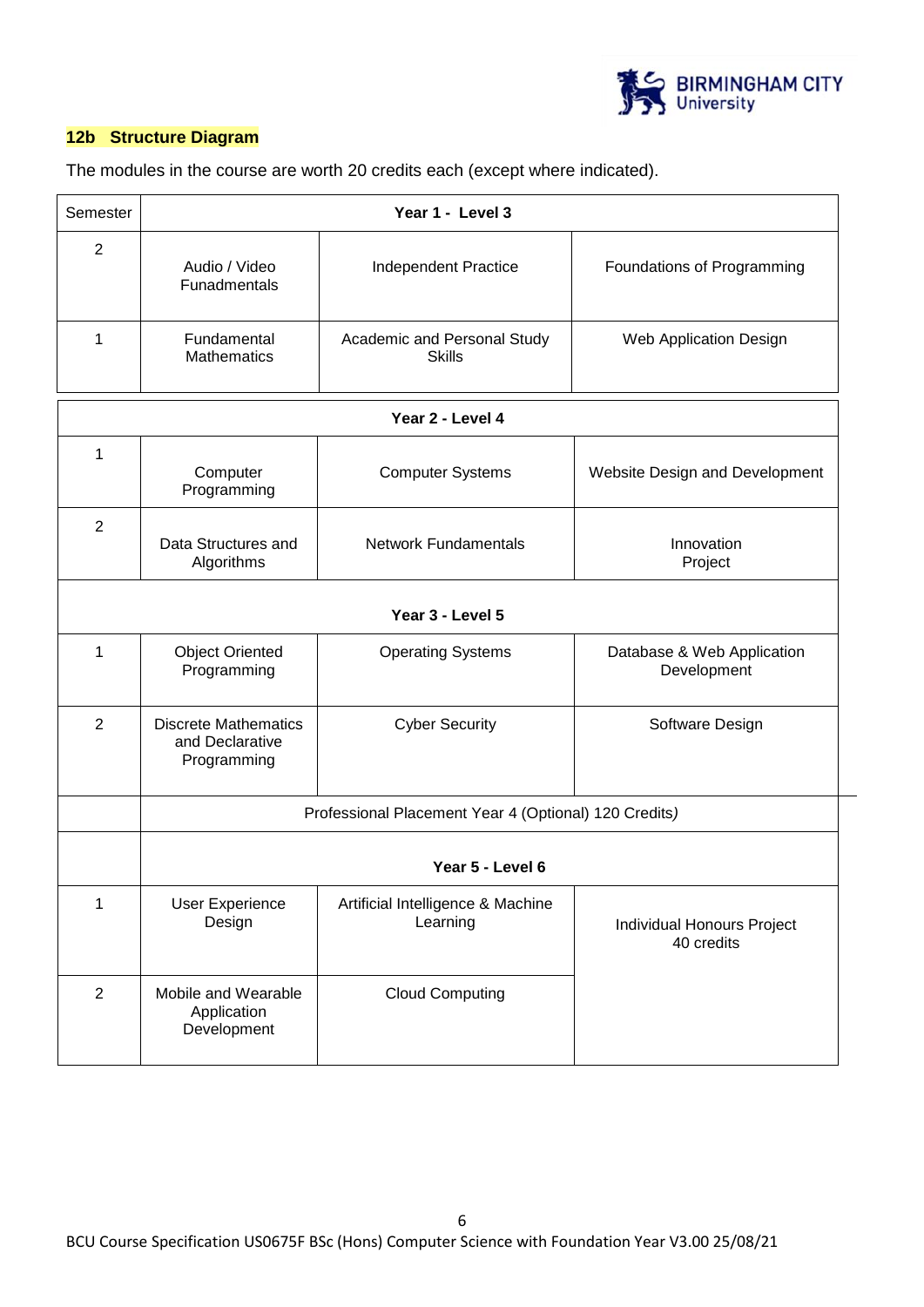

# **Professional Placement Year**

A Professional Placement Year option is available and encouraged for all students. This will be available following year 2 of the course. You will be given support by the faculty placements team to locate a suitable and relevant position in the computing or allied industries.

The university has experience across our courses that those students who take the Professional Placement Year option usually perform better in the final year, and achieve better employability options, consequently you are actively encouraged to take the Professional Placement Year option.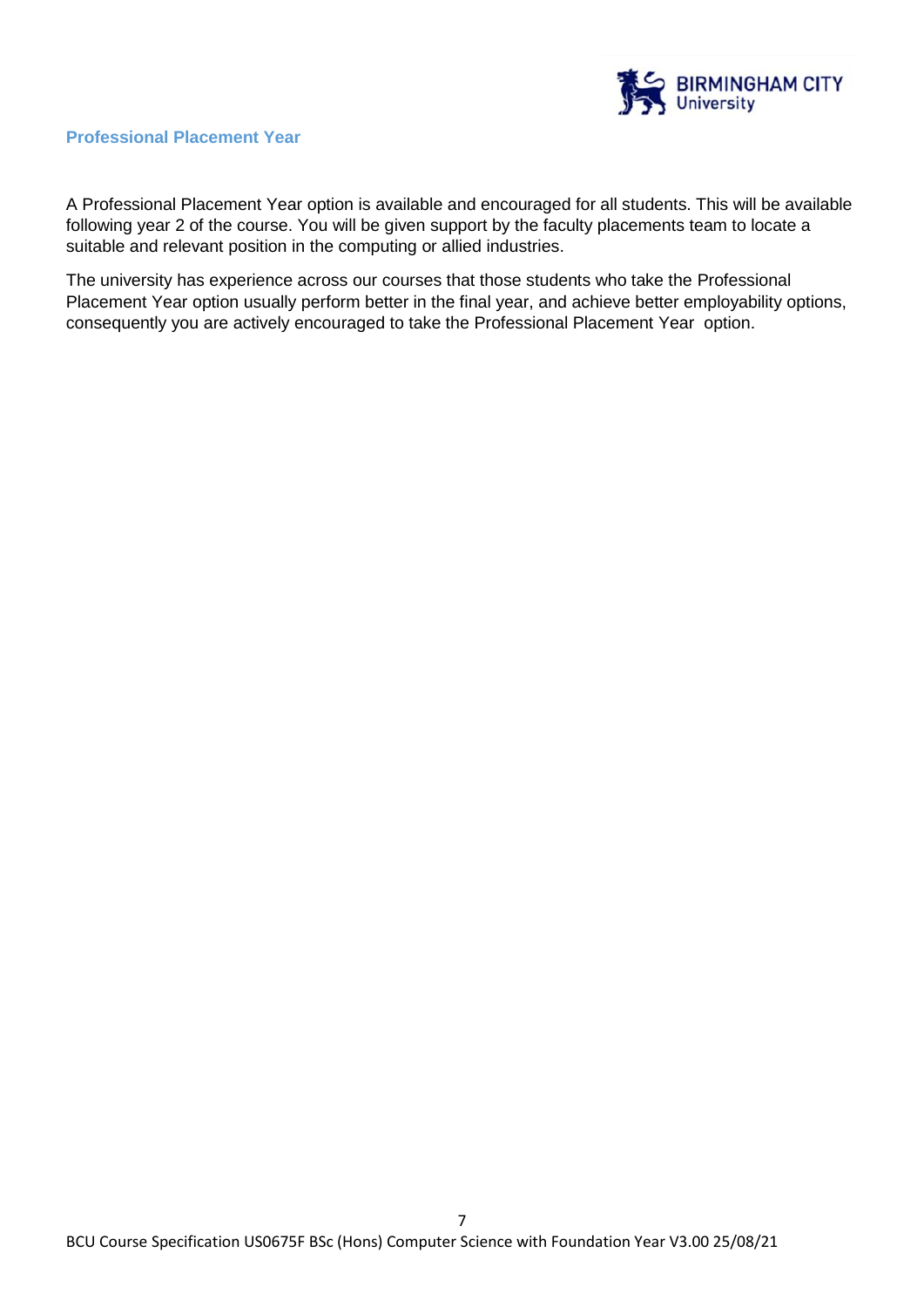

#### **13 Overall Student Workload and Balance of Assessment**

Overall student *workload* consists of class contact hours, independent learning and assessment activity, with each credit taken equating to a total study time of around 10 hours. While actual contact hours may depend on the optional modules selected, the following information gives an indication of how much time students will need to allocate to different activities at each level of the course.

- *Scheduled Learning* includes lectures, practical classes and workshops, contact time specified in timetable
- *Directed Learning* includes placements, work-based learning, external visits, on-line activity, Graduate+, peer learning
- *Private Study* includes preparation for exams

The *balance of assessment* by mode of assessment (e.g. coursework, exam and in-person) depends to some extent on the optional modules chosen by students. The approximate percentage of the course assessed by coursework, exam and in-person is shown below.

# **Level 3**

# **Workload**

# **32% time spent in timetabled teaching and learning activity**

| <b>Activity</b>           | <b>Number of Hours</b> |
|---------------------------|------------------------|
| <b>Scheduled Learning</b> | 384                    |
| <b>Directed Learning</b>  | 416                    |
| <b>Private Study</b>      | 400                    |
| <b>Total Hours</b>        | 1200                   |

# **Balance of Assessment**

| <b>Assessment Mode</b> | Percentage |
|------------------------|------------|
| Coursework             | 78%        |
| Exam                   |            |
| In-Person              | 22%        |

#### **Level 4**

#### **Workload**

#### **25% time spent in timetabled teaching and learning activity**

| <b>Activity</b>           | <b>Number of Hours</b> |
|---------------------------|------------------------|
| <b>Scheduled Learning</b> | 304                    |
| Directed Learning         | 371                    |
| <b>Private Study</b>      | 541                    |
| <b>Total Hours</b>        | 1200                   |

## **Balance of Assessment**

| <b>Assessment Mode</b> | Percentage |
|------------------------|------------|
| Coursework             | 100%       |
| Exam                   | %          |
| In-Person              | %          |